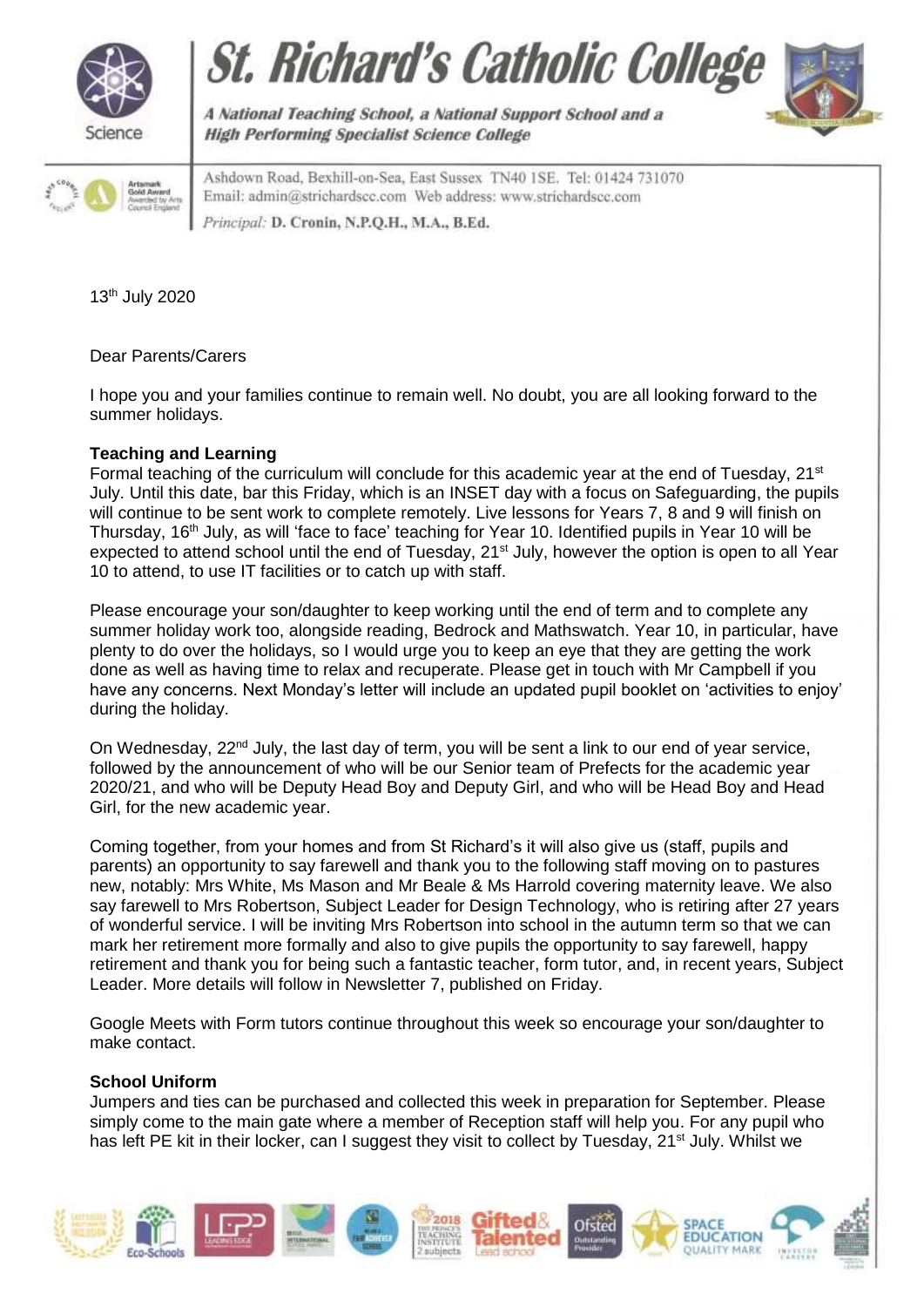cannot have large groups in school, we can make arrangements for pupils to collect items, minimising contact with others. Please get in contact with the school to organise a time. Newsletter 7 contains reminders about uniform expectations so, at this point, I will just say that dyed/shaved hair needs to be rectified by September, when all pupils will be expected to return suitably attired with the correct uniform and smart appearance. All pupils have 7 weeks to sort out any issues.

## **Key Worker Pupils**

Pupils of Key Workers who have, in some cases, been attending school since Monday, 23<sup>rd</sup> March, have been fantastic. Most pupils have worked hard and also engaged in a range of social activities interacting with pupils of different age groups. Special praise to Genexa Maturan of Year 9 who has attended every day, working hard but also playing a key part in supporting others and looking after the new peace garden grown in memory of Sophie Taylor. The pupils concerned do not need to attend school this Friday, 17<sup>th</sup> July. They will finish the school year on Tuesday, 21<sup>st</sup> July at 3.00pm. Their final two days will be spent in slightly larger bubbles (still with two metre social distancing) so that B Block staff can use their classrooms to continue their preparations for September. On these two days, on arrival in school, they should line up in the Year 8/9 playground to be allocated to classrooms.

# **Letters**

Two important letters were emailed to parents last week or today: one about the cancellation of the Ski trip in December 2020 [\(here\)](https://drive.google.com/file/d/1dhIVGZKBN7-mVKgMQr6n3_N_el6IvCZA/view?usp=sharing) and the other addressed to Year 11 inviting them in to school this Friday, to return items, empty lockers etc. [\(here\)](https://drive.google.com/file/d/1RZtB7bAioVzKZb86aWMQOUh1lX_qC5MP/view?usp=sharing). Additionally, there are a number of Year 11s who still need to give permission for use of their photograph in the Year Book. This cannot be published until the Google Docs Survey has been completed. Hopefully, Year 11 tuned in to the Prime Minister's address to all leavers on Friday. This is available [here](https://www.bbc.co.uk/news/education-53364931) for those who missed it. The restrictions on groups of no more than 30 for the time being has made it impossible to set a new Prom date or to bring the pupils together to say farewell. Hopefully, group gatherings will be relaxed in the autumn term allowing us, as a community, to formally thank Year 11 for their contributions to school life and wish them well for the future.

## **The St Richard's Scribbler**

This is a pupil led magazine which had really gained popularity before we went into lockdown. Hopefully, Marnie Lippin and Leo Jones, the editors, will want to continue with the magazine in September. Inspired by the Black Lives Matter Movement, Leo has produced a special edition of the Scribbler which will be emailed out by Thursday. Well done to all contributors and, in particular, to Ms Harrold who has worked with Leo to select writing to include in the magazine. It is a thoughtful read, so do take some time to read through it.

## **Wider School Opening in September**

Full details will be emailed to you in a separate letter, including a Risk Assessment, and revised behaviour expectations to keep everyone safe. For now, the key is to note the starting dates:

Friday, 4th September – Year 7 and Year 11 Monday, 7<sup>th</sup> September – Year 8, Year 9 and Year 10

Additionally, in purchasing equipment for September it is really important for pupils to realise that they will not be able to allow others to use their equipment or, indeed, share the equipment of others. Furthermore, it would be wise to equip your son/daughter with a small hand sanitiser, a mask if travelling on public transport, and a water bottle.

Finally, if you or your child are nervous about the return to school in September, then can I encourage you to arrange to make an appointment via [misscronind@strichardscc.com](mailto:misscronind@strichardscc.com) from Monday, 24<sup>th</sup> August so that I can show you around the building to highlight the measures in place.